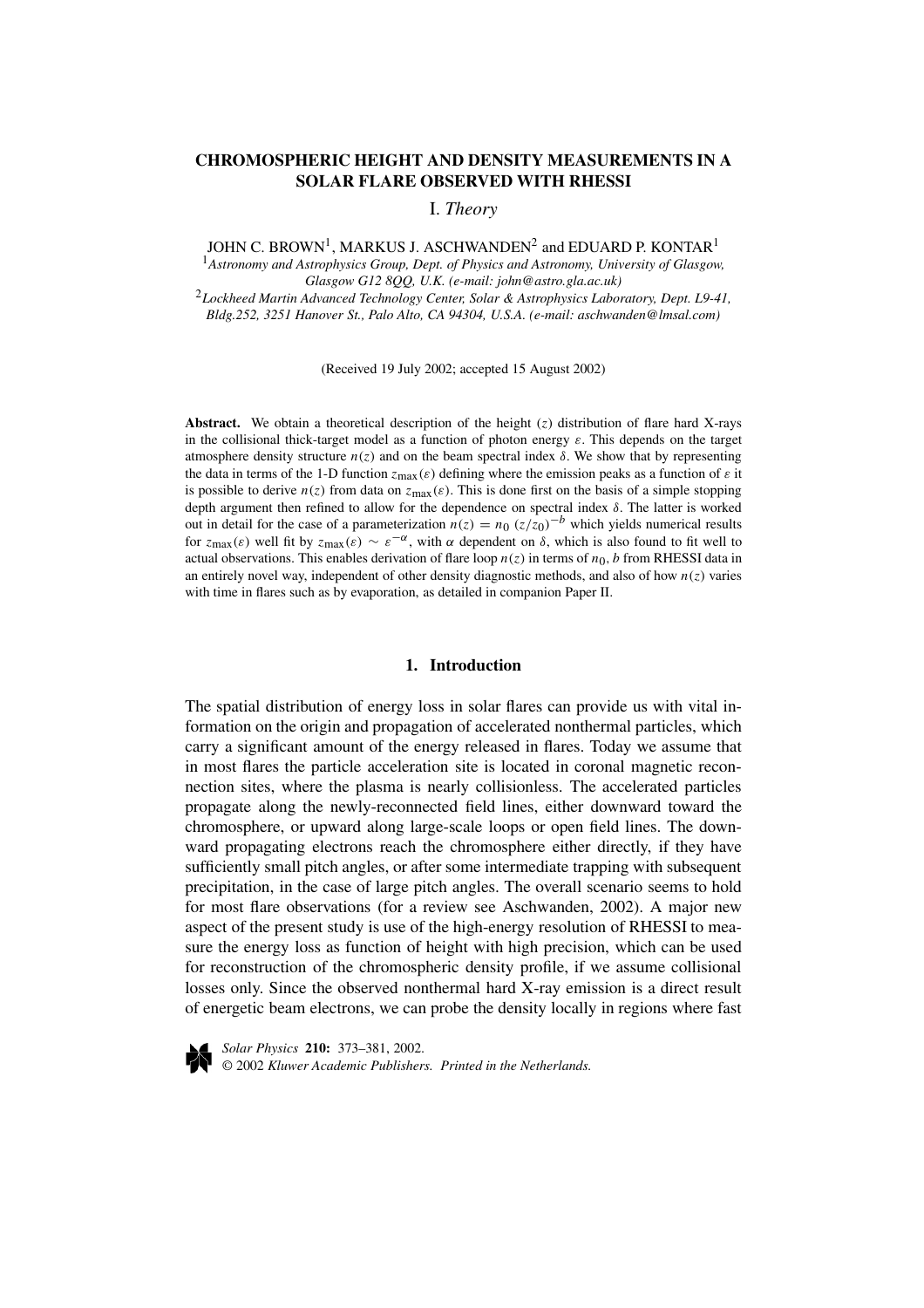electrons interact with a dense target. Most other chromospheric density modeling is based on line-of-sight integrated EUV line emission that contain contributions from a very long path through an inhomogeneous solar atmosphere, and thus are subject to unknown filling factors. Moreover, X-rays are least affected by propagation effects, unlike radio emission that is generated by the same electrons and can be strongly affected by the plasma where electromagnetic waves propagate.

In this paper we derive the relevant theory in terms of the thick-target model, while the data analysis for the case of the 20 February 2002 flare is presented in a companion paper (Aschwanden, Brown, and Kontar, 2002, Paper II).

# **2. Theory**

The aim of this study is to show that one can infer a source plasma density structure  $n(z)$  from hard X-ray source height data obtained by RHESSI, assuming a purely collisional thick-target model (Brown, 1971), and to see whether this  $n(z)$  is consistent with the results from other data. The underlying theory has been previously developed by calculations of the thick-target model height structure (Brown and McClymont, 1976; Emslie and Vlahos, 1980) based on treatments of the collisional transport (Brown, 1972, 1973; Emslie, 1978; Brown *et al.*, 1983) but we re-derive it here to suit our specific application.

## 2.1. SIMPLIFYING ASSUMPTIONS

In previous work, the following simplifying assumptions have been made as a first approximation of the problem: (1) full target ionization , (2) one-dimensional Coulomb collisional transport, neglecting pitch-angle changes (pitch angle  $\alpha = 0$ ) or  $\mu = \cos \alpha = 1$ , (3) no mirroring of particles, and (4) power-law function for electron injection flux energy spectrum. As in Brown (1971),  $F_0(E_0)$  is the flux spectrum of injected electrons, while  $F(E, N)$  denotes the instantaneous electron flux spectrum at a column depth  $N(z)$ , and  $n(z)$  denotes the local number density of the ambient plasma. The height *z* refers to the altitude above some reference level, such as the photosphere. The acceleration site is assumed to be localized, somewhere in the corona where collisional energy loss is negligible (in the framework of the thick-target model). To avoid complicating geometric projection effects, we concentrate here only on limb flares, where flare loops are viewed side-on, without (appreciable) projection effects. The collisional thick-target region of interest is located close to the flare loop footpoints, so that this loop segment can be approximated with a vertical flux tube.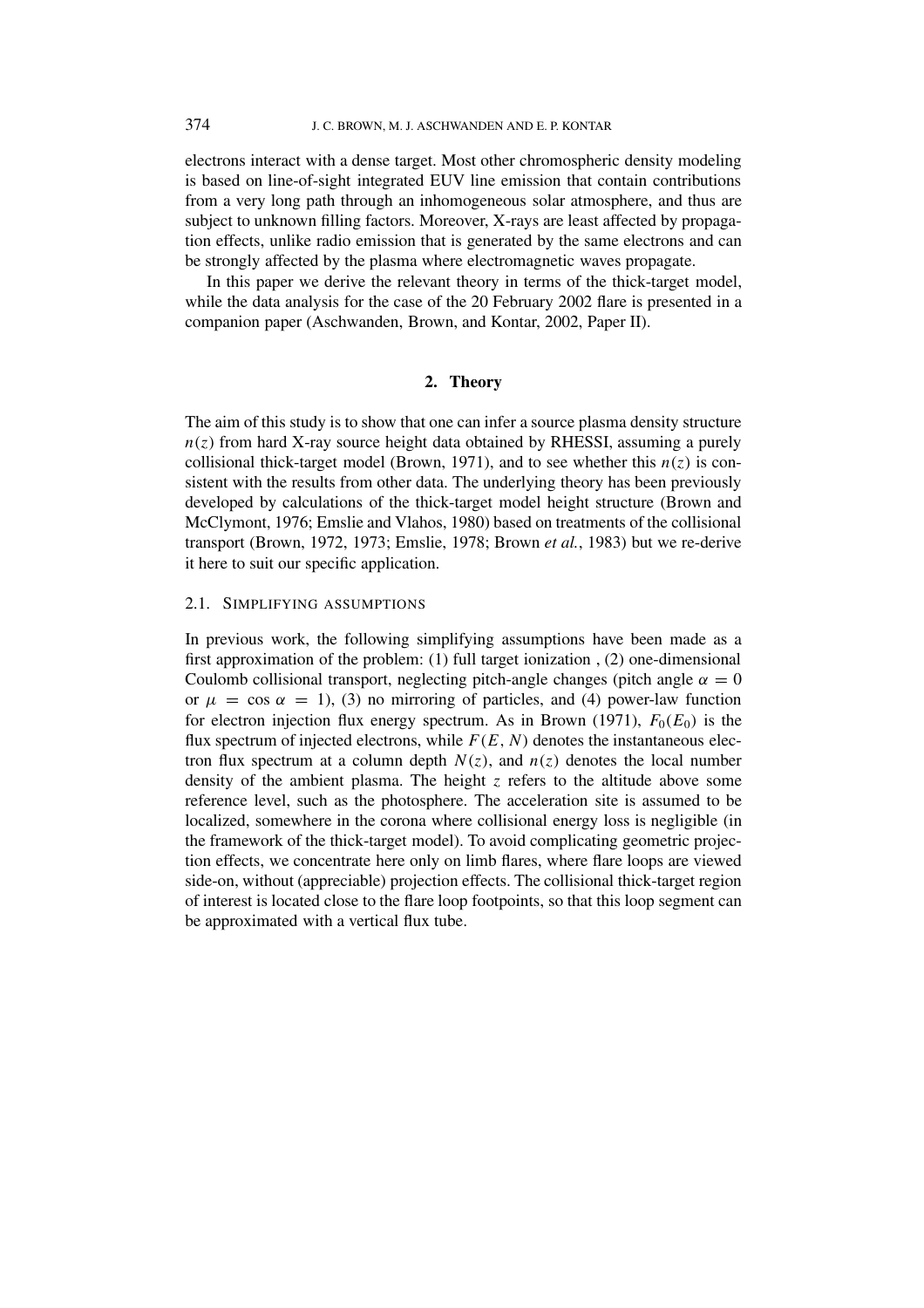#### 2.2. COLLISIONAL TRANSPORT

Collisional transport gives, in the limit of zero pitch angle  $(\mu = 1)$  and neglecting pitch angle scattering, the following dependence of the kinetic electron energy *E* as function of the column depth  $N(z) = \int_{z}^{z_{\text{max}}} n(z') dz'$  as in Brown (1972):

$$
E(E_0, N) = (E_0^2 - 2KN)^{1/2},
$$
\n(1)

which defines the following stopping depth  $N_s$  for energy  $E_0$ ,

$$
N_s(E_0) = \frac{E_0^2}{2K} \,,\tag{2}
$$

where  $K = 2\pi e^4 \Lambda$  is a constant with  $\Lambda$  the Coulomb logarithm (see Spitzer, 1962).

The continuity condition then yields (using Equation (1))

$$
F(E, N) = F_0(E_0) \frac{dE_0}{dE} = F_0([E^2 + 2KN]^{1/2}) \frac{E}{(E^2 + 2KN)^{1/2}}
$$
(3)

for the local electron spectrum  $F(E, N)$  as a function of *N*. Note that we neglect here the fact that  $\Lambda$  may vary somewhat in lower regions where the ionization falls (e.g., Emslie, 1978).

### 2.3. SIMPLE TREATMENT

For a steep electron spectrum, bremsstrahlung photons with energy *ε* are mainly produced by electrons of energy  $E \approx \varepsilon$ . Such electrons typically stop at a depth with column density  $N_s$  given by Equation (2),

$$
N_s(\varepsilon) \approx \frac{\varepsilon^2}{2K} \,. \tag{4}
$$

So, ignoring the spectral dependence for now, we roughly expect to see photons of energy *ε* from height *z* around

$$
z(\varepsilon) = z \left( N = N_s(\varepsilon) = \frac{\varepsilon^2}{2K} \right) \tag{5}
$$

(but see Section 2.4 below for more accurate analysis). If the centroid of flare loop footpoint sources at energies  $\varepsilon$  is observed with RHESSI to occur at height  $z(\varepsilon)$ , then we can estimate the source height dependence of the column depth  $N(z)$  by equating Equation (5) to the data values, i.e.,

$$
N(z) = \frac{\varepsilon^2(z)}{2K}.
$$
\n<sup>(6)</sup>

This  $N(z)$  defines the atmospheric structure required for the data to be consistent with the collisional thick-target model. To obtain the chromospheric density  $n(z)$ we take the derivative d/d*z* of Equation (6),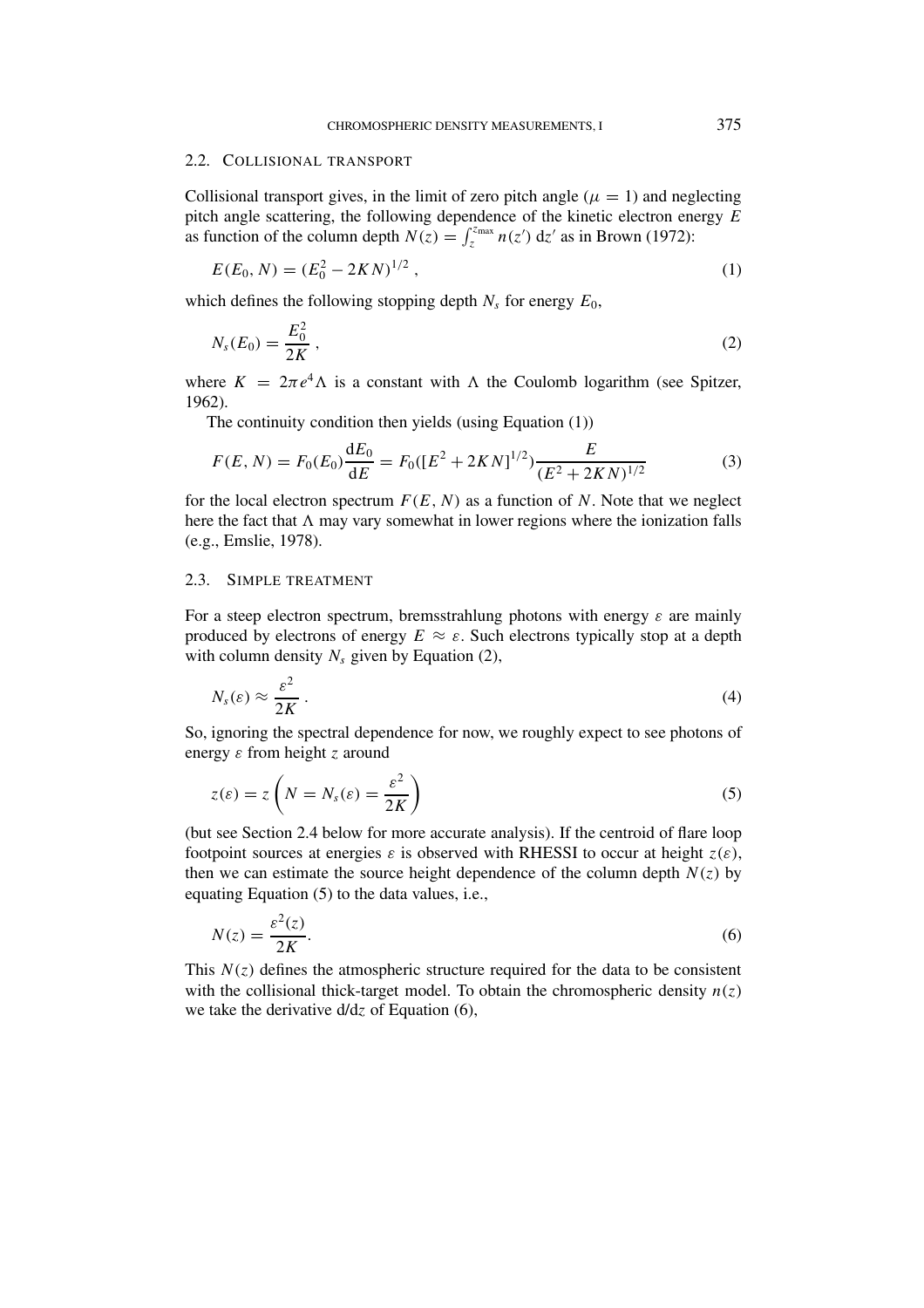376 J. C. BROWN, M. J. ASCHWANDEN AND E. P. KONTAR

$$
n(z) = -\frac{dN(z)}{dz} = -\frac{\varepsilon}{K} \frac{d\varepsilon}{dz}.
$$
 (7)

For real measurements at discrete energy values  $\varepsilon_1$  and  $\varepsilon_2$  we can express the derivative by

$$
n(z) \approx \frac{(\varepsilon_1 + \varepsilon_2)}{2K} \frac{\varepsilon_2 - \varepsilon_1}{z_1 - z_2} = \frac{1}{2K} \frac{\varepsilon_2^2 - \varepsilon_1^2}{(z_1 - z_2)}.
$$
 (8)

In terms of numerical values we use a Coulomb logarithm of  $\Lambda \approx 20$ , so that  $K = 2\pi e^4 \Lambda \approx 6.7 \times 10^{-36}$  (erg cm)<sup>2</sup>, yielding

$$
N(z) \approx 10^{20} \text{ cm}^{-2} \left(\frac{\varepsilon_2}{20 \text{ keV}}\right)^2,
$$
 (9)

$$
n_e \approx 10^{12} \text{ cm}^{-3} \frac{(\varepsilon_2/20 \text{ keV})^2 - (\varepsilon_1/20 \text{ keV})^2}{(z_1/1000 \text{ km}) - (z_2/1000 \text{ km})}.
$$
 (10)

## 2.4. EXACT EXPRESSION WITH SPECTRAL DEPENDENCE

The photon flux per unit energy *ε* per unit source height range *dz* at Earth distance *D* is, for a bremsstrahlung cross-section *Q(ε, E)* and beam area *A*,

$$
\frac{dI}{dz}(\varepsilon, z) = \frac{A}{4\pi D^2} n(z) \int_{\varepsilon}^{\infty} F(E, N) Q(\varepsilon, E) dE \qquad (\text{cm}^{-2} \text{ s}^{-1} \text{ erg}^{-1} \text{ cm}^{-1}). \tag{11}
$$

We use Kramer's cross-section

$$
Q(\varepsilon, E) = \frac{Q_0 m_e c^2}{\varepsilon E},
$$
\n(12)

where  $Q_0$  is as in Brown and Emslie (1988) and approximate the injection spectrum  $F_0(E_0)$  with a power-law function,

$$
F_0(E_0) = (\delta - 1) \frac{F_1}{E_1} \left(\frac{E_0}{E_1}\right)^{-\delta} \tag{13}
$$

Using Equations (3) and (1), Equation (11) becomes with Equation (12)

$$
\frac{dI}{dz}(\varepsilon, z) = \frac{AQ_0}{4\pi D^2} \frac{m_e c^2}{\varepsilon} n(z) \int_{\varepsilon}^{\infty} \frac{F_0((E^2 + 2KN)^{1/2})}{(E^2 + 2KN)^{1/2}} dE
$$
(14)

and for a power-law injection function (14) is

$$
\frac{dI_{\varepsilon}}{dz} = (\delta - 1) \frac{AF_1}{E_1^{\delta+1}} \frac{Q_0}{4\pi D^2} \frac{m_e c^2}{\varepsilon} n(z) \int_{\varepsilon}^{\infty} \frac{dE}{(E^2 + 2KN)^{(\delta+1)/2}}.
$$
(15)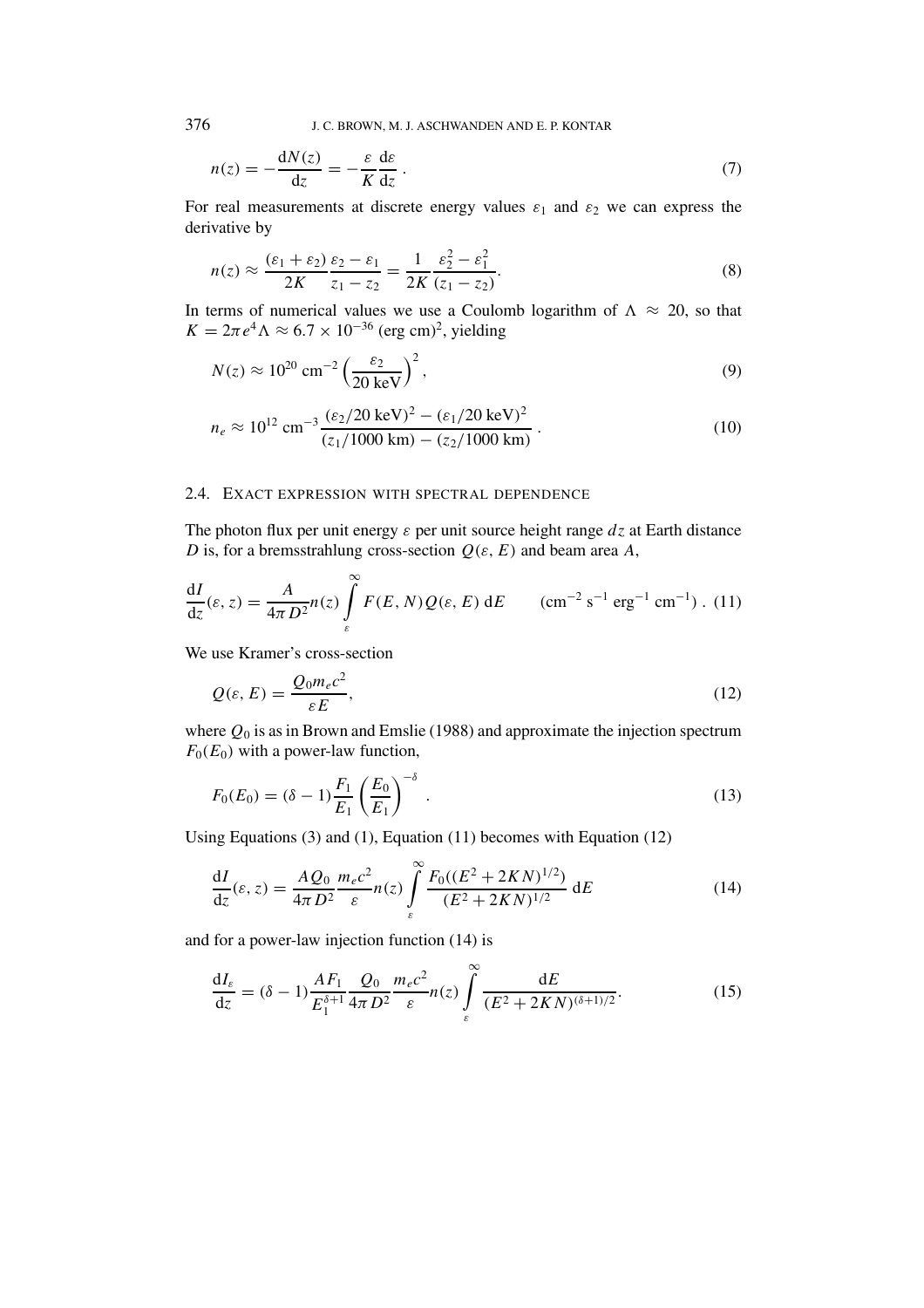The product  $AF_1 = \mathcal{F}_1$  is the total flux of electrons s<sup>-1</sup> at  $E_0 \ge E_1$  over the area *A*. Introducing  $u(\varepsilon, z) = \frac{\varepsilon^2}{2K}N(z)$ , one immediately obtains

$$
\frac{\mathrm{d}I}{\mathrm{d}z}(\varepsilon,z) = (\delta - 1)\frac{\mathcal{F}_1}{E_1}\frac{Q_0}{8\pi D^2}\frac{m_ec^2}{\varepsilon}n(z)\left(\frac{2KN}{E_1^2}\right)^{-\delta/2}B\left(\frac{1}{1+u},\frac{\delta}{2},\frac{1}{2}\right),\tag{16}
$$

where *B* is an incomplete Beta function,

$$
B\left(\frac{1}{1+u}, \frac{\delta}{2}, \frac{1}{2}\right) \equiv \int_{0}^{1/(1+u)} x^{\delta/2 - 1} (1-x)^{-1/2} dx.
$$
 (17)

Note that the incomplete beta function *B* (Equation (17)) depends on  $\varepsilon$  only in the combination  $u = \varepsilon^2/2KN$ , which is similar to the expression considered in Section 2.3 above. On the other hand,  $n(z)[2KN/E_1^2]^{-\delta/2}$  depends only on *z* for a given *δ*, and is independent of *ε*.

### 2.5. PEAK OF  $dI/dz(\varepsilon, z)$  FOR POWER-LAW DENSITY MODEL  $n(z)$

Based on the argument of the stopping depth  $N(\varepsilon)$ ,

$$
N(\varepsilon) \approx \frac{\varepsilon^2(z)}{2K},\tag{18}
$$

we found from data fitting that the energy dependency  $\varepsilon(z)$  can be approximated by a power-law function (see Paper II), that immediately brings us the density power law via Equation (18). Therefore, we assume that

$$
n(z) = n_0 \left(\frac{z}{z_0}\right)^{-b},\tag{19}
$$

so that the column depth  $N(z)$  becomes

$$
N(z) = \int_{z}^{\infty} n(z) dz = N_0 \left(\frac{z}{z_0}\right)^{1-b},
$$
\n(20)

where

$$
N_0 = \frac{n_0 z_0}{b - 1}.\tag{21}
$$

The upper limit of the column depth integral is approximated with  $z_{\text{max}} \approx \infty$ , which is saying essentially that the beam encounters little material before it reaches the chromosphere, so that  $z \ll z_{\text{max}}$ .

The proposal is now to see how well we can fit the data on  $z(\varepsilon)$  from gaussian models of RHESSI data to the predictions of d*I* /d*z (ε, z)* in the previous theory framework (Equation (16)), but using a chromospheric model of  $n(z)$  and  $N(z)$ defined in terms of power laws like (Equations (19) and (20)), estimated from the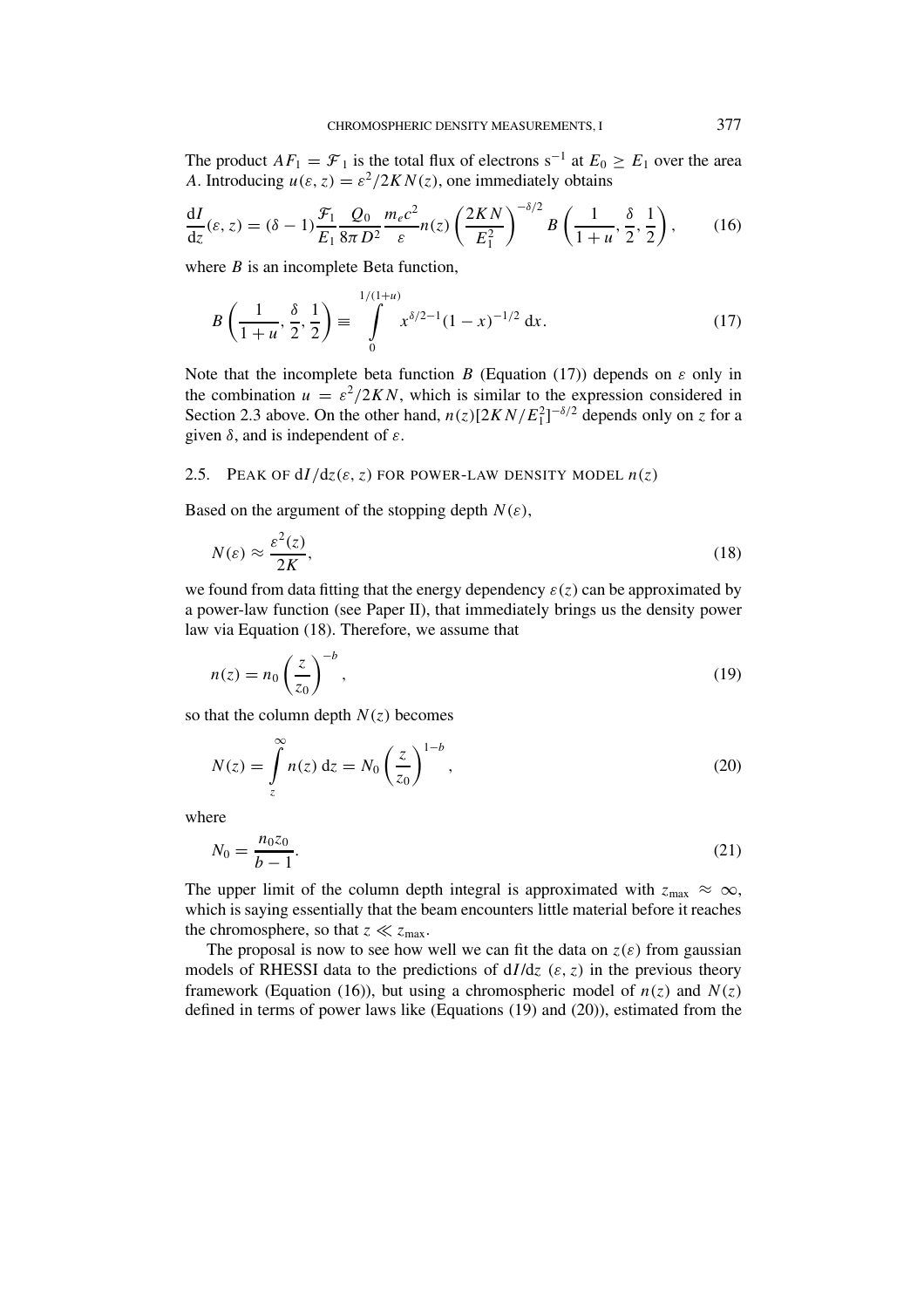simple model approach but now adjusting the parameters  $(b, n_0)$  to take account of the spectral dependence of the peak emission heights.

Inserting the chromospheric density model (Equations (19) and (20)) into Equation (16) gives

$$
\frac{dI}{dz}(\varepsilon, z) = I_0 \frac{\sqrt{2KN_0}}{\varepsilon} \left(\frac{z}{z_0}\right)^{-b + (b-1)\delta/2} B \left(\frac{1}{1 + \frac{\varepsilon^2}{2KN_0} \left(\frac{z}{z_0}\right)^{b-1}}, \frac{\delta}{2}, \frac{1}{2}\right), \quad (22)
$$

where  $I_0$  is just a flux scale factor,

$$
I_0 = (\delta - 1) \frac{\mathcal{F}_1}{E_1} \frac{Q_0}{8\pi D^2} \frac{m_e c^2}{\sqrt{2KN_0}} n_0 \left(\frac{2KN_0}{E_1^2}\right)^{-\delta/2}
$$
(23)

independent of the altitude *z* and the photon energy *ε*.

What we want to find out is where Equation (22) peaks in *z* for each  $\varepsilon$ . This will depend on the spectral slope  $\delta$ , the reference height  $z_0$ , and the parameters  $b$ ,  $N_0$  defining the atmosphere model. We can consider the shape of Equation (22) in terms of the dimensionless parameters  $\tilde{\varepsilon} = (\varepsilon/\varepsilon_0)$  and  $\tilde{z} = (z/z_0)$ , by defining the reference energy  $\varepsilon_0$  via Equation (4),

$$
\varepsilon_0 = \sqrt{2KN_0} \,,\tag{24}
$$

which yields the dimensionless form of Equation (22),

$$
\frac{dI}{dz}(\tilde{\varepsilon}, \tilde{z}) = I_0 \; \tilde{\varepsilon}^{-1} \tilde{z}^{-b + (b-1)\delta/2} \; B\left(\frac{1}{1 + \tilde{\varepsilon}^2 \tilde{z}^{b-1}}, \frac{\delta}{2}, \frac{1}{2}\right) \; . \tag{25}
$$

For a given chromospheric model (with free parameters  $n_0$ , b, with  $N_0 = n_0$  $z_0/(b-1)$ ), an arbitrary reference height  $z_0$ , and an electron spectrum slope  $\delta$ , we can numerically determine the surface  $dI/dz$  ( $\tilde{\varepsilon}$ ,  $\tilde{z}$ ) in dimensionless parameter space  $(\tilde{\varepsilon}, \tilde{z})$  and find the maximum  $\tilde{z}_{\text{max}}(\tilde{\varepsilon})$  as a function of photon energy  $\tilde{\varepsilon}$ . The independent parameters  $(n_0, b)$  can then be varied until a best fit of the model (Equation (25)) to the observed height dependence  $\tilde{z}^{\text{obs}}_{\text{max}}(\tilde{\varepsilon})$  is obtained.

The spatial distribution of the flux  $dI/dz$  ( $\varepsilon$ ,  $z$ ) is shown in Figures 1 and 2. We calculated examples of this function for a density power-law parameter of  $b = 2.5$ in the chromospheric model, a spectral slope of  $\gamma = 4.0$  of the photon spectrum (appropriate to Paper II), and by varying the energy  $\varepsilon = 10, \ldots, 60$  keV (Figure 1). The spectral dependence of the peak height is shown for the same density power-law parameter  $b = 2.5$ , a photon energy of  $\varepsilon = 20$  keV, and by varying the spectral slope in the range of  $\delta = 2.5, \ldots, 5.0$  (Figure 2). Note the strong spectral dependence of the peak emission height  $z_{\text{max}}(\varepsilon)/z_0$ . The flux profiles in Figure 2 show clearly that the radiation is spread mainly along the upper loop for soft spectra ( $\delta = 6.0$ ), because the majority of low-energy electrons are not able to penetrate to the dense chromosphere before they lose their energy, while harder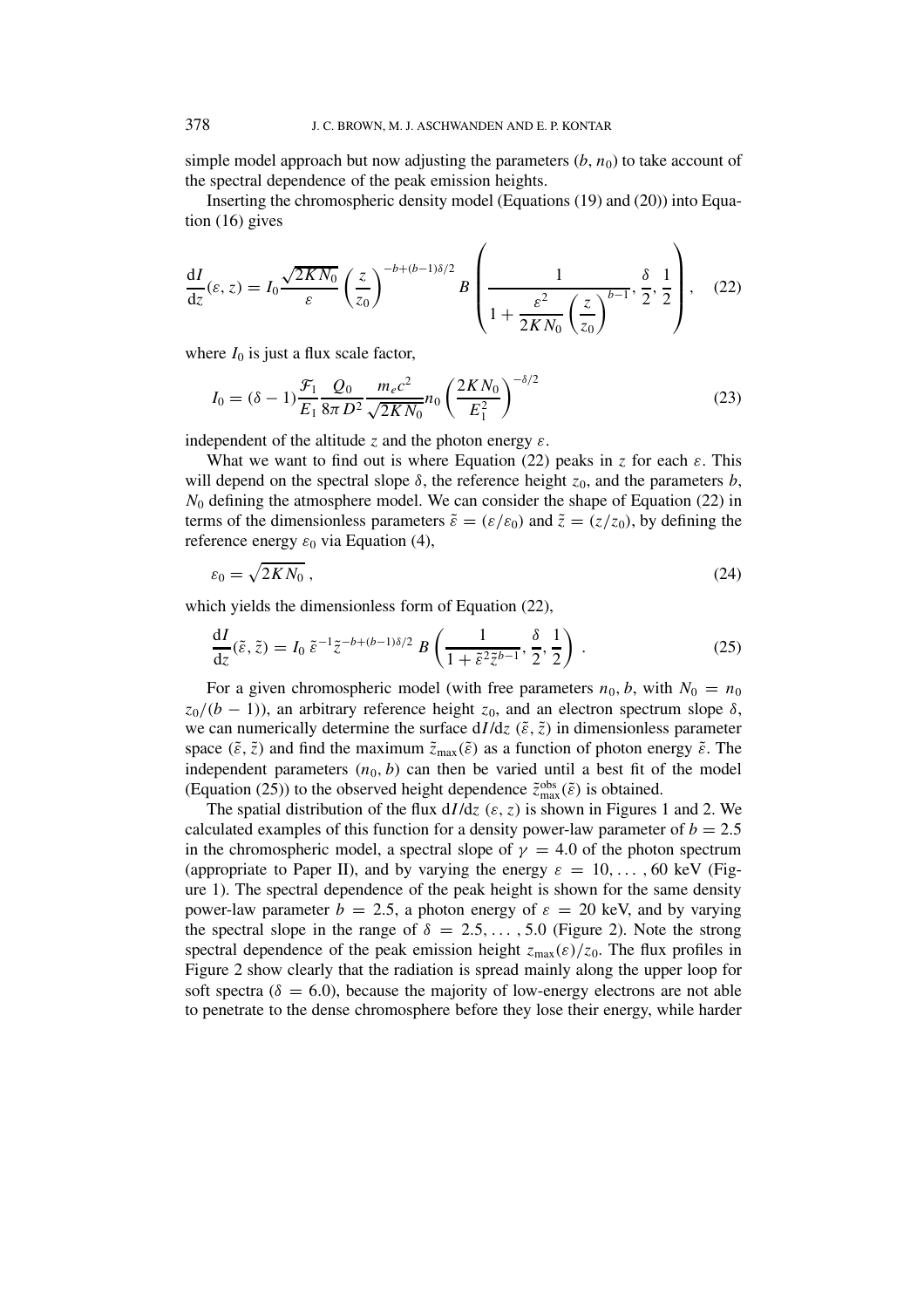

*Figure 1.* The analytical functions of the energy flux per height range, d*I* /d*z (ε, z)* (see Equation (25)), for six different energies,  $\varepsilon = 10, 20, \ldots, 60$  keV, as function of the dimensionless altitude  $z/z_0$  (*top panel*). The functions are calculated for  $b = 2.5$ ,  $\gamma = 4.0$ , and are normalized to unity. The locations of the maximum of these functions, *z*max*(ε)/z*0, are found numerically (*bottom panel*).

.

spectra ( $\delta = 3.5$ ) contain a larger fraction of high-energy electrons that propagate all the way to the dense chromosphere, yielding maximum radiation at heights of  $z_{\text{max}}/z_0 \lesssim 1$  (Figure 2, top).

### **3. Discussion and Conclusions**

We see from Equation (10) how data on  $z_{\text{max}}(\varepsilon)$  can yield estimates of the atmospheric density structure  $n(z)$  from hard X-ray spectral images. Using the more refined treatment allowing for spectral index *δ* dependence shows (Figure 1) how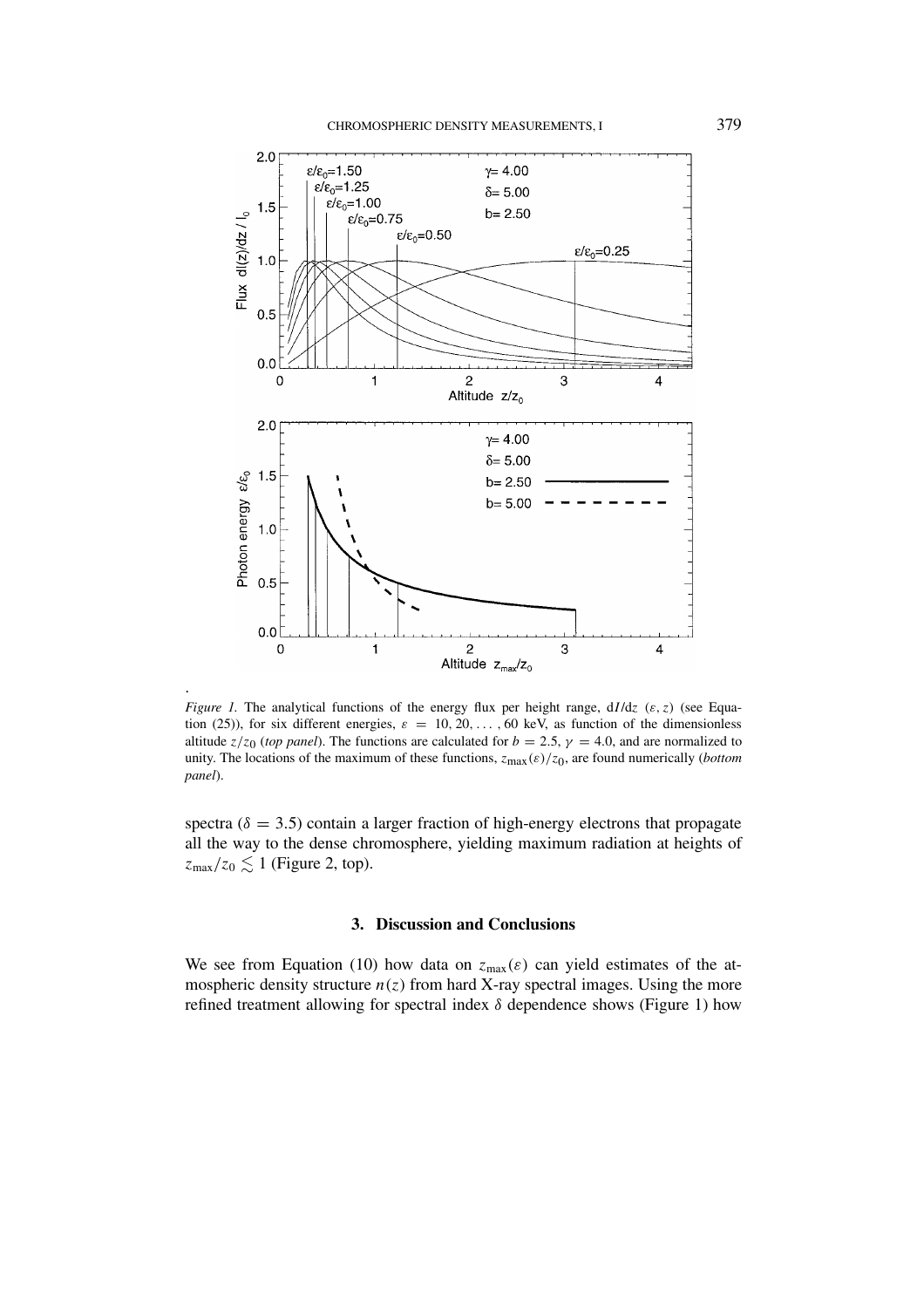

*Figure 2.* The spectral dependence of the analytical function d*I* /d*z (ε, z)* (see Equation (25)) is shown for six different spectral slopes  $\gamma = 2.5, \ldots, 5.0$  of the photon spectrum (i.e.,  $\delta = 3.5, \ldots, 6.0$ ). The spatial distribution of the fluxes are shown as function of the the dimensionless altitude  $z/z_0$ (*top panel*), and the maxima *z*max*(ε)/z*0 have been calculated numerically (*bottom panel*).

the peak emission altitude  $z_{\text{max}}(\varepsilon)$  depends monotonically, for given  $\delta$ , on the values of the parameters  $n_0$ , b in our (power-law) parameterized model of  $n(z)$ and hence enables their inference from data as shown for RHESSI observations in Paper II. There we also discuss the effect of relaxing simplifying assumptions in our theoretical treatment of the thick-target model and how our resulting  $n(z)$ compares with results from other density diagnostic methods.

Some specific simplifying assumptions we have made can also affect the results. In particular we used a 1-D treatment of the transport, ignoring pitch angle increase, and assumed zero injection pitch angle. These assumptions were relaxed in Brown (1972) from which it is easy to see that their inclusion would have the qualitative effect of an increase by a factor  $\geq 1.5$  in the collisional transport *K* value and hence a decrease in the inferred values of  $N(z)$ ,  $n(z)$  for given height structure